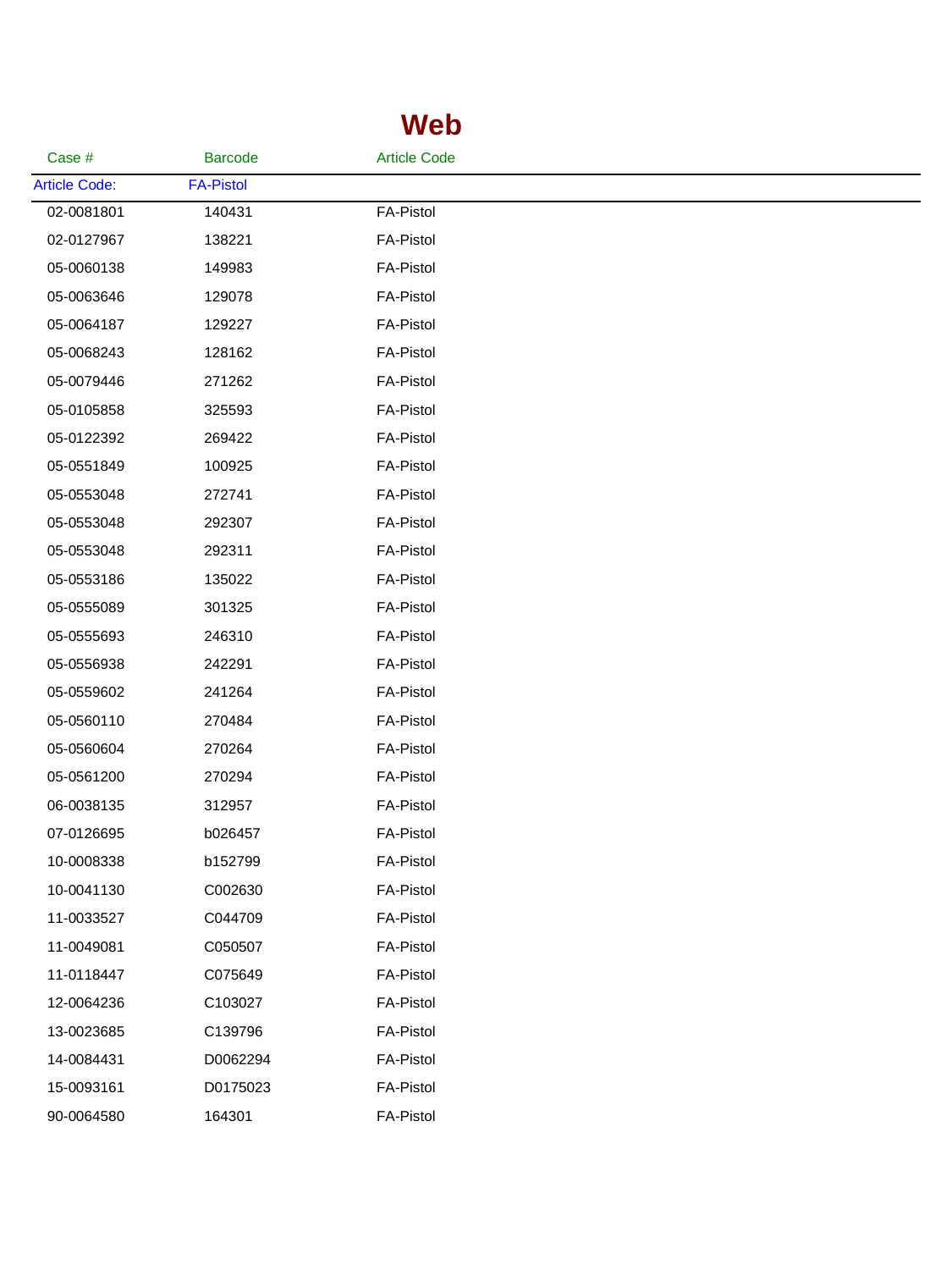| Case #                  | <b>Barcode</b>      | <b>Article Code</b> |  |
|-------------------------|---------------------|---------------------|--|
| 96-0093316              | 165250              | <b>FA-Pistol</b>    |  |
| 34<br>Count             |                     |                     |  |
| <b>Article Code:</b>    | <b>FA-Revolver</b>  |                     |  |
| 02-0117319              | 138430              | FA-Revolver         |  |
| 05-0048942              | 163319              | FA-Revolver         |  |
| 05-0060138              | 149984              | FA-Revolver         |  |
| 05-0081163              | 238214              | FA-Revolver         |  |
| 05-0551876              | 113457              | FA-Revolver         |  |
| 05-0553048              | 292305              | FA-Revolver         |  |
| 05-0553048              | 292306              | FA-Revolver         |  |
| 05-0553048              | 292312              | FA-Revolver         |  |
| 05-0554750              | 131592              | FA-Revolver         |  |
| 05-0556844              | 292392              | FA-Revolver         |  |
| 13-0066474              | C159381             | FA-Revolver         |  |
| 15-0092800              | D0174797            | FA-Revolver         |  |
| 12<br>Count             |                     |                     |  |
| <b>Article Code:</b>    | <b>Collectables</b> |                     |  |
| 04-0556878              | 046823              | Collectables        |  |
| 11-0029675              | C044022             | Collectables        |  |
| $\overline{2}$<br>Count |                     |                     |  |
| <b>Article Code:</b>    | <b>FA-Shotgun</b>   |                     |  |
| 05-0051212              | 167570              | FA-Shotgun          |  |
| 05-0120965              | 244959              | FA-Shotgun          |  |
| 05-0120965              | 244957              | FA-Shotgun          |  |
| 05-0120965              | 244956              | FA-Shotgun          |  |
| 05-0556844              | 292399              | FA-Shotgun          |  |
| 05-0557706              | 276228              | FA-Shotgun          |  |
| 05-0561200              | 270347              | FA-Shotgun          |  |
| 11-0114953              | C074546             | FA-Shotgun          |  |
| 12-0620844              | C089966             | FA-Shotgun          |  |
| 15-0092800              | D0174774            | FA-Shotgun          |  |
| 10<br>Count             |                     |                     |  |
| <b>Article Code:</b>    | <b>FA-Rifle</b>     |                     |  |
| 05-0052682              | 155079              | FA-Rifle            |  |
| 05-0101676              | 244285              | FA-Rifle            |  |
| 05-0553048              | 272740              | FA-Rifle            |  |
| 05-0553048              | 292313              | FA-Rifle            |  |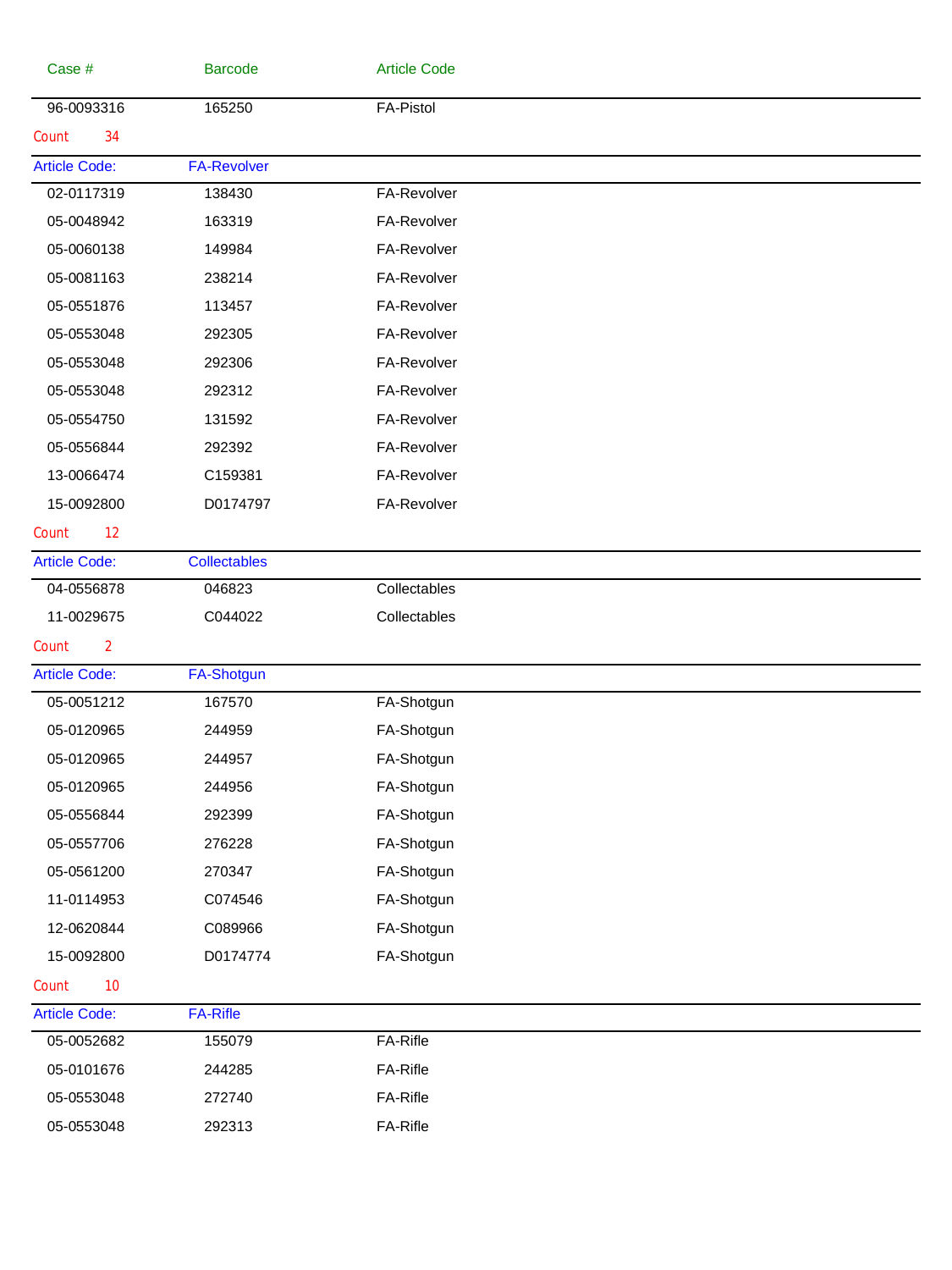| Case #               | <b>Barcode</b>       | <b>Article Code</b>  |  |
|----------------------|----------------------|----------------------|--|
| 05-0553048           | 292314               | FA-Rifle             |  |
| 05-0553048           | 292317               | FA-Rifle             |  |
| 05-0553048           | 292315               | FA-Rifle             |  |
| 05-0553048           | 292316               | FA-Rifle             |  |
| 05-0557950           | 276316               | FA-Rifle             |  |
| 90-0078050           | D0190722             | FA-Rifle             |  |
| 10<br>Count          |                      |                      |  |
| <b>Article Code:</b> | <b>Jewelry</b>       |                      |  |
| 05-0060138           | 149995               | Jewelry              |  |
| 06-0555972           | 362101               | Jewelry              |  |
| 07-0062417           | a051538              | Jewelry              |  |
| 10-0006120           | B152197              | Jewelry              |  |
| 10-0021109           | B139414              | Jewelry              |  |
| 12-0031049           | C089350              | Jewelry              |  |
| 16-0030136           | D0234909             | Jewelry              |  |
| 16-0031982           | D0236038             | Jewelry              |  |
| 96-0047798           | 290986               | Jewelry              |  |
| Count<br>9           |                      |                      |  |
| <b>Article Code:</b> | <b>Firearm Parts</b> |                      |  |
|                      |                      |                      |  |
| 05-0068243           | 125215               | <b>Firearm Parts</b> |  |
| 05-0120965           | 244974               | <b>Firearm Parts</b> |  |
| 05-0555502           | 242035               | <b>Firearm Parts</b> |  |
| 05-0555502           | 242041               | Firearm Parts        |  |
| 07-0126695           | B026460              | <b>Firearm Parts</b> |  |
| 10-0041130           | C002631              | <b>Firearm Parts</b> |  |
| 14-0084431           | D0061693             | <b>Firearm Parts</b> |  |
| 14-0084431           | D0062296             | <b>Firearm Parts</b> |  |
| 90-0078050           | D0190723             | <b>Firearm Parts</b> |  |
| 9<br>Count           |                      |                      |  |
| <b>Article Code:</b> | Ammo                 |                      |  |
| 05-0105858           | a033304              | Ammo                 |  |
| 05-0122392           | 269421               | Ammo                 |  |
| 07-0069879           | A051576              | Ammo                 |  |
| 07-0126695           | B026459              | Ammo                 |  |
| 08-0137419           | b050932              | Ammo                 |  |
| 10-0008338           | b152798              | Ammo                 |  |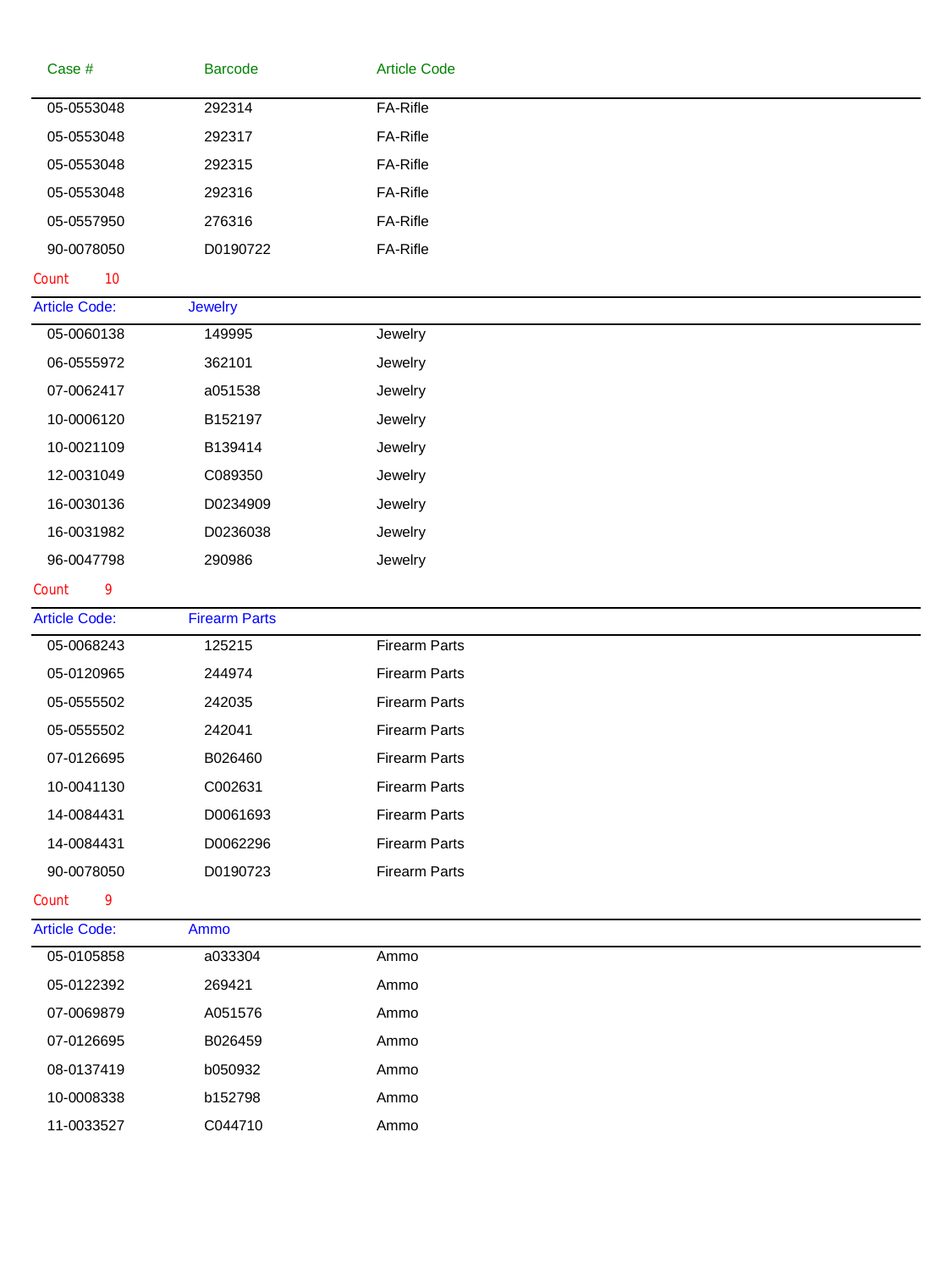| C103025<br>C089967<br>C139798<br>C159530<br>D0061692<br>D0062295<br>D0065864<br>D0123282<br>D0174777<br>D0174776<br>D0174778 | Ammo<br>Ammo<br>Ammo<br>Ammo<br>Ammo<br>Ammo<br>Ammo<br>Ammo<br>Ammo |
|------------------------------------------------------------------------------------------------------------------------------|----------------------------------------------------------------------|
|                                                                                                                              |                                                                      |
|                                                                                                                              |                                                                      |
|                                                                                                                              |                                                                      |
|                                                                                                                              |                                                                      |
|                                                                                                                              |                                                                      |
|                                                                                                                              |                                                                      |
|                                                                                                                              |                                                                      |
|                                                                                                                              |                                                                      |
|                                                                                                                              |                                                                      |
|                                                                                                                              | Ammo                                                                 |
|                                                                                                                              | Ammo                                                                 |
| D0174798                                                                                                                     | Ammo                                                                 |
|                                                                                                                              |                                                                      |
| <b>Miscellaneous</b>                                                                                                         |                                                                      |
| 244963                                                                                                                       | Miscellaneous                                                        |
| B078909                                                                                                                      | Miscellaneous                                                        |
| b078973                                                                                                                      | Miscellaneous                                                        |
| B056139                                                                                                                      | Miscellaneous                                                        |
| b155044                                                                                                                      | Miscellaneous                                                        |
| B146500                                                                                                                      | Miscellaneous                                                        |
| B162466                                                                                                                      | Miscellaneous                                                        |
| B162453                                                                                                                      | Miscellaneous                                                        |
| B162434                                                                                                                      | Miscellaneous                                                        |
| C001892                                                                                                                      | Miscellaneous                                                        |
| C002659                                                                                                                      | Miscellaneous                                                        |
| C002648                                                                                                                      | Miscellaneous                                                        |
| C034185                                                                                                                      | Miscellaneous                                                        |
| C044027                                                                                                                      | Miscellaneous                                                        |
| C089968                                                                                                                      | Miscellaneous                                                        |
| C139576                                                                                                                      | Miscellaneous                                                        |
| D0014464                                                                                                                     | Miscellaneous                                                        |
| D0026891                                                                                                                     | Miscellaneous                                                        |
|                                                                                                                              | Miscellaneous                                                        |
|                                                                                                                              | Miscellaneous                                                        |
|                                                                                                                              | Miscellaneous                                                        |
|                                                                                                                              |                                                                      |
|                                                                                                                              | D0026890<br>D0175025<br>D0236533                                     |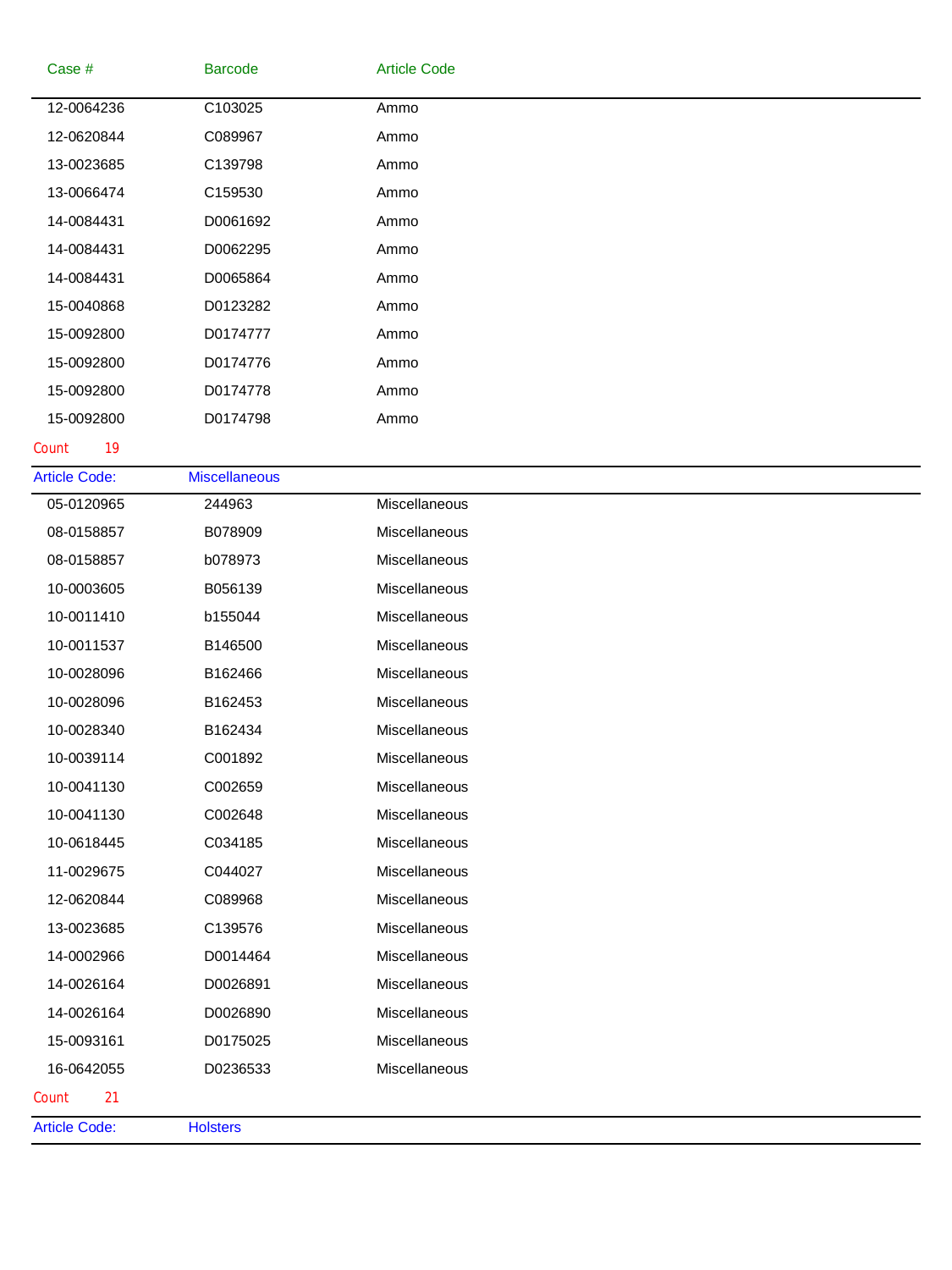| Case #               | <b>Barcode</b>     | <b>Article Code</b> |  |
|----------------------|--------------------|---------------------|--|
| 05-0120965           | 244975             | Holsters            |  |
| Count<br>1           |                    |                     |  |
| <b>Article Code:</b> | <b>Currency</b>    |                     |  |
| 05-0553048           | 163065             | Currency            |  |
| 05-0553048           | 163067             | Currency            |  |
| 05-0553048           | 163068             | Currency            |  |
| 05-0557649           | 241099             | Currency            |  |
| Count<br>4           |                    |                     |  |
| <b>Article Code:</b> | <b>Electronics</b> |                     |  |
| 05-0555502           | 232113             | Electronics         |  |
| 05-0555502           | 232114             | Electronics         |  |
| 05-0555502           | 232115             | Electronics         |  |
| 05-0555502           | a070728            | Electronics         |  |
| 06-0054126           | 309768             | Electronics         |  |
| 06-0553168           | 301692             | Electronics         |  |
| 07-0104131           | B004402            | Electronics         |  |
| 07-0104131           | B004404            | Electronics         |  |
| 07-0104131           | B004405            | Electronics         |  |
| 08-0158857           | B070005            | Electronics         |  |
| 08-0158857           | B070004            | Electronics         |  |
| 08-0158857           | B070031            | Electronics         |  |
| 08-0158857           | B070033            | Electronics         |  |
| 08-0158857           | b070034            | Electronics         |  |
| 08-0158857           | b070035            | Electronics         |  |
| 09-0079904           | b127527            | Electronics         |  |
| 09-0079904           | b127539            | Electronics         |  |
| 09-0659692           | b097604            | Electronics         |  |
| 09-0659692           | b097605            | Electronics         |  |
| 10-0011410           | b155043            | Electronics         |  |
| 10-0011537           | B146508            | Electronics         |  |
| 10-0015205           | B002745            | Electronics         |  |
| 10-0015205           | B002750            | Electronics         |  |
| 10-0028096           | B162458            | Electronics         |  |
| 10-0028096           | B162489            | Electronics         |  |
| 10-0039114           | C001888            | Electronics         |  |
| 10-0039114           | C001889            | Electronics         |  |
| 10-0039114           | C001890            | Electronics         |  |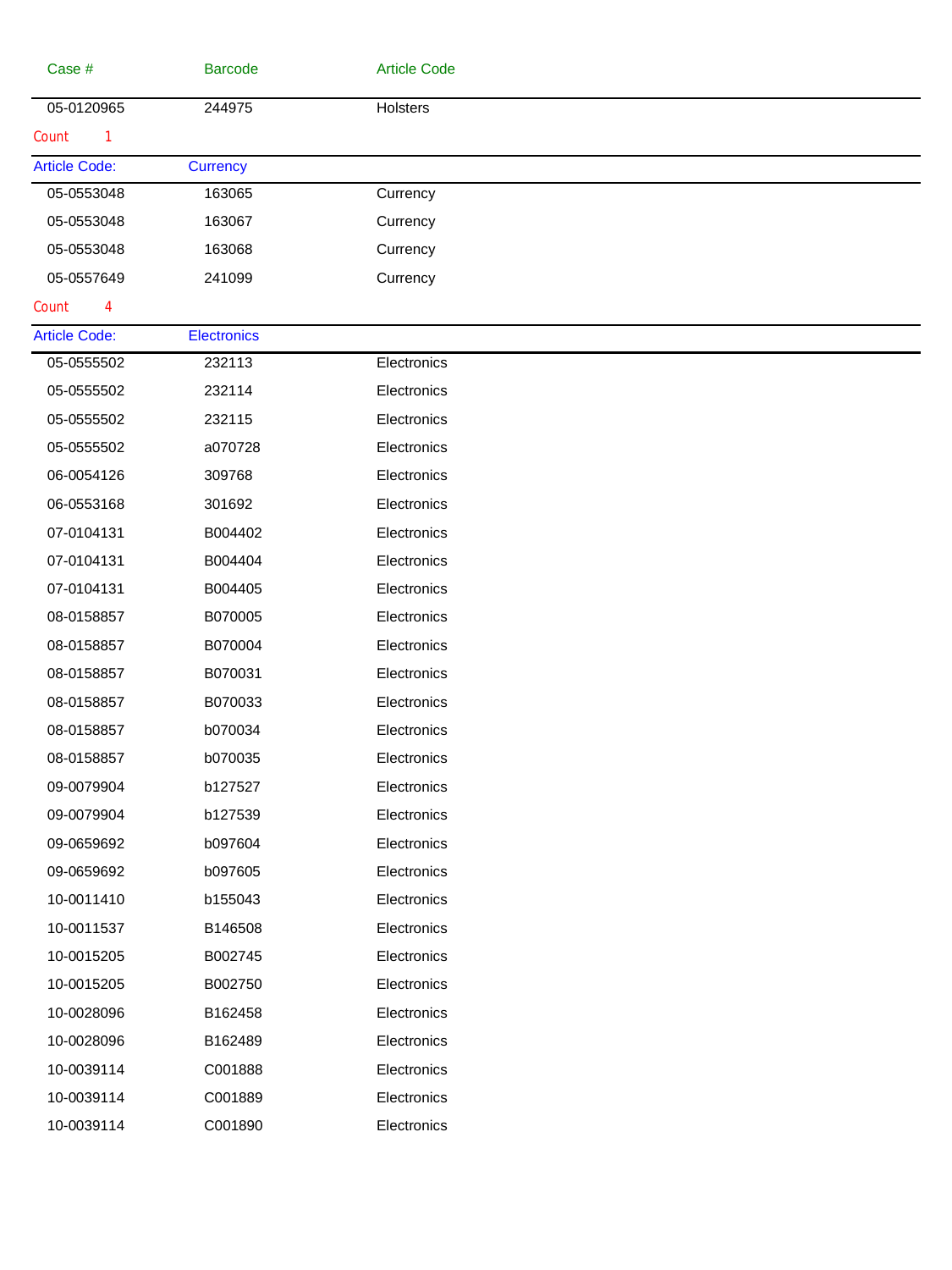| Case #                  | <b>Barcode</b>       | <b>Article Code</b> |  |
|-------------------------|----------------------|---------------------|--|
| 10-0039114              | C001891              | Electronics         |  |
| 10-0041130              | C002649              | Electronics         |  |
| 10-0041130              | C002636              | Electronics         |  |
| 10-0041130              | C002642              | Electronics         |  |
| 10-0041130              | C002644              | Electronics         |  |
| 10-0041130              | C002646              | Electronics         |  |
| 10-0041130              | C002639              | Electronics         |  |
| 10-0041130              | C002650              | Electronics         |  |
| 10-0112531              | C028168              | Electronics         |  |
| 10-0112531              | C028169              | Electronics         |  |
| 10-0611223              | B151104              | Electronics         |  |
| 10-0611223              | B151103              | Electronics         |  |
| 10-0615775              | C021031              | Electronics         |  |
| 11-0029502              | C043878              | Electronics         |  |
| 11-0066049              | C058226              | Electronics         |  |
| 12-0002276              | C077787              | Electronics         |  |
| 13-0004015              | C132521              | Electronics         |  |
| 13-0023685              | C139803              | Electronics         |  |
| 13-0095211              | D0008612             | Electronics         |  |
| 14-0085153              | D0062307             | Electronics         |  |
| 16-0022178              | D0233995             | Electronics         |  |
| 16-0031979              | D0237971             | Electronics         |  |
| 16-0031982              | D0236044             | Electronics         |  |
| 16-0034815              | D0239425             | Electronics         |  |
| 16-0034815              | D0239414             | Electronics         |  |
| 16-0034815              | D0239426             | Electronics         |  |
| 16-0035231              | D0240087             | Electronics         |  |
| 55<br>Count             |                      |                     |  |
| <b>Article Code:</b>    | <b>Weapons Other</b> |                     |  |
| 08-0211688              | B105688              | Weapons Other       |  |
| 14-0691111              | D0065296             | Weapons Other       |  |
| $\overline{2}$<br>Count |                      |                     |  |
| <b>Article Code:</b>    | <b>Tools</b>         |                     |  |
| 09-0012800              | A032861              | <b>Tools</b>        |  |
| 09-0012800              | B060929              | Tools               |  |
| 09-0103463              | B149042              | Tools               |  |
| 10-0011537              | B146494              | Tools               |  |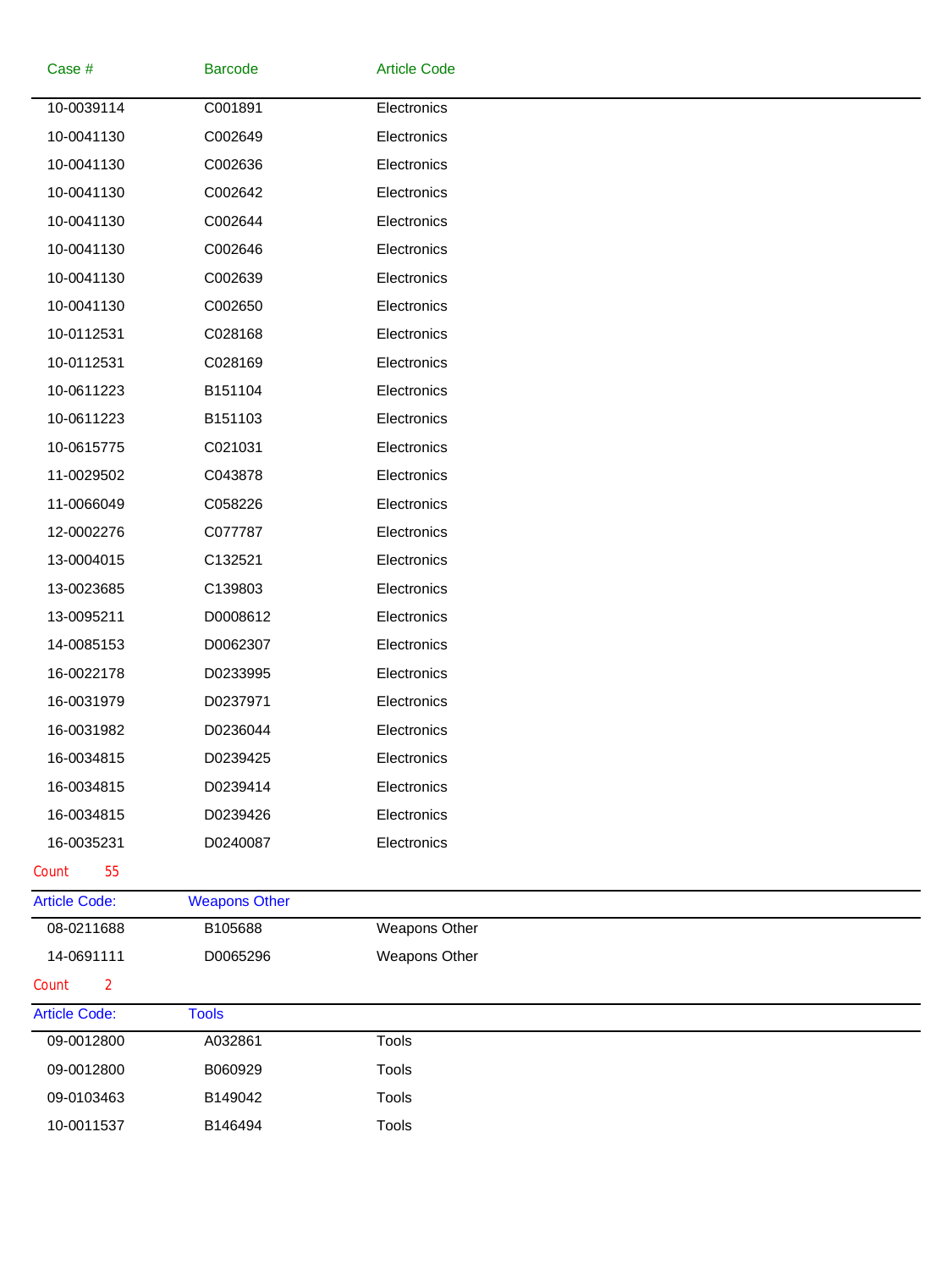| Case #                  | <b>Barcode</b>        | <b>Article Code</b> |
|-------------------------|-----------------------|---------------------|
| 10-0011537              | B146507               | <b>Tools</b>        |
| 10-0011537              | B146510               | Tools               |
| 10-0025330              | C001019               | Tools               |
| 12-0084009              | C112002               | Tools               |
| 12-0101469              | C121332               | Tools               |
| 12-0107797              | C124418               | Tools               |
| 14-0013418              | D0020372              | Tools               |
| 14-0084430              | D0061685              | Tools               |
| 15-0002415              | D0087516              | Tools               |
| 16-0031979              | D0237968              | Tools               |
| 16-0034815              | D0239423              | Tools               |
| 15<br>Count             |                       |                     |
| <b>Article Code:</b>    | Knife                 |                     |
| 09-0103463              | B149047               | Knife               |
| 10-0026696              | b162395               | Knife               |
| 10-0613623              | b119882               | Knife               |
| 14-0691111              | D0065295              | Knife               |
| 15-0108165              | D0188242              | Knife               |
| $\overline{5}$<br>Count |                       |                     |
| <b>Article Code:</b>    | CD/DVD                |                     |
| 10-0039114              | C001879               | CD/DVD              |
| 10-0039114              | C001881               | CD/DVD              |
| 10-0039114              | C001882               | CD/DVD              |
| 10-0039114              | C001884               | CD/DVD              |
| Count<br>4              |                       |                     |
| <b>Article Code:</b>    | <b>BA-Bike</b>        |                     |
| 14-0034567              | D0030946              | <b>BA-Bike</b>      |
| 14-0034567              | D0030947              | <b>BA-Bike</b>      |
| 16-0021167              | D0224004              | <b>BA-Bike</b>      |
| Count<br>$\mathbf{3}$   |                       |                     |
| <b>Article Code:</b>    | <b>Clothing</b>       |                     |
| 14-0085153              | D0062306              | Clothing            |
| Count<br>1              |                       |                     |
| <b>Article Code:</b>    | <b>Personal Items</b> |                     |
| 16-0022178              | D0233996              | Personal Items      |
| Count<br>1              |                       |                     |
|                         |                       |                     |